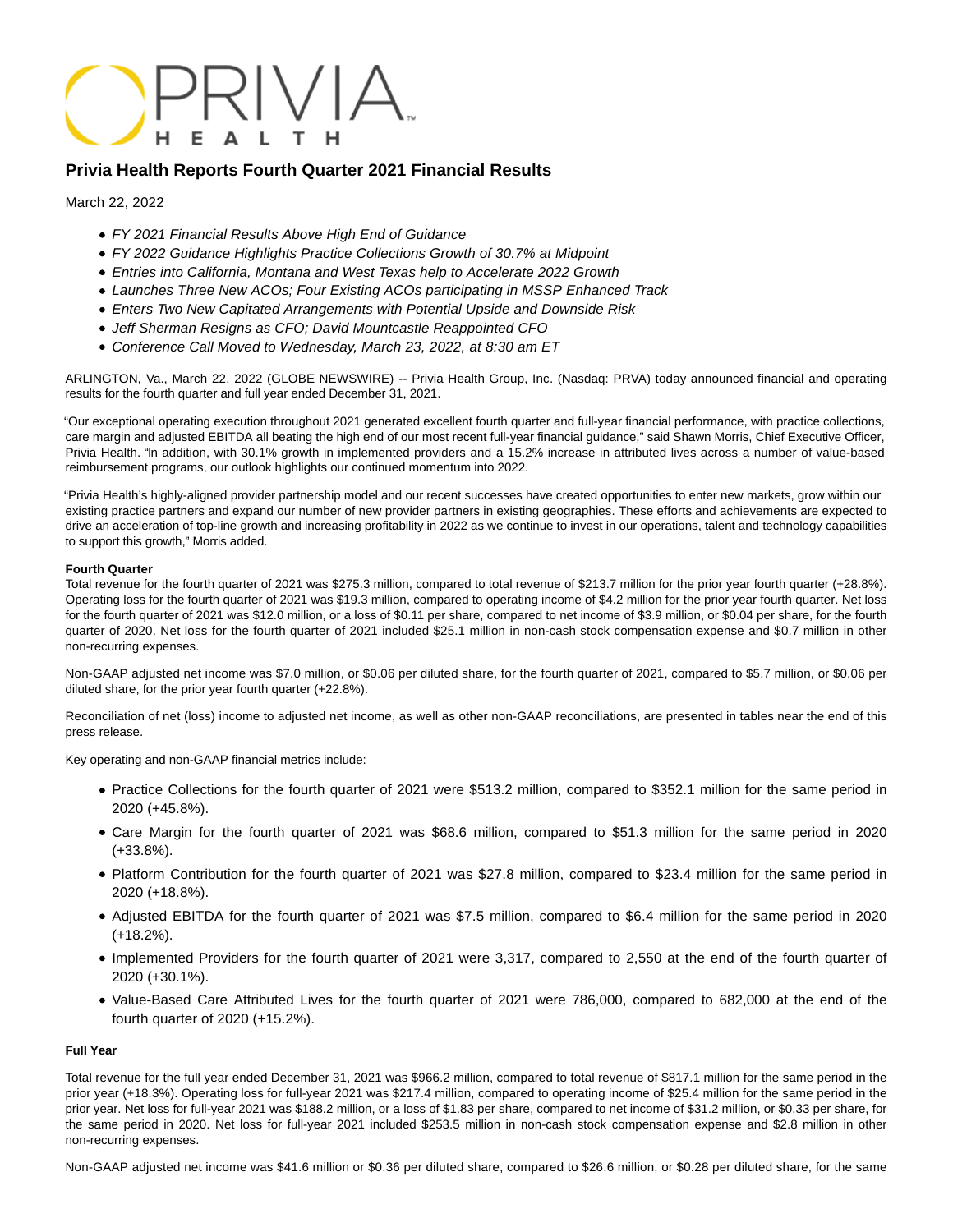period in the prior year (+56.4%).

Key operating and non-GAAP financial metrics include:

- Practice Collections for full-year 2021 were \$1.63 billion, compared to \$1.30 billion for the same period in the prior year (+25.0%).
- Care Margin was \$238.4 million, compared to \$187.6 million for full-year 2020 (+27.1%).
- Platform Contribution for full-year 2021 was \$107.6 million, compared to \$82.6 million for the same period in the prior year (+30.2%).
- Adjusted EBITDA was \$41.4 million, compared to \$29.4 million for full-year 2020 (+40.9%).

### **Capital Resources and Cash Flow**

The Company's balance sheet at December 31, 2021 included \$320.6 million of cash and cash equivalents and \$33.3 million in outstanding bank debt, compared to cash and cash equivalents of \$84.6 million and outstanding bank debt of \$34.1 million at December 31, 2020.

Net cash provided by operating activities for the twelve months ended December 31, 2021 was \$55.1 million compared to \$38.9 million in the prior year (+41.6%). Capital expenditures, which comprise the purchase of property and equipment, were \$0.5 million for the twelve months ended December 31, 2021, compared to \$0.4 million in the prior year.

#### **New Market Entries**

In February, the Company announced a partnership with Surgery Partners (Nasdaq: SGRY) for Privia Health to enter the State of Montana with Great Falls Clinic, a multi-specialty practice with approximately 65 providers spanning 24 specialties. A wholly owned subsidiary of Surgery Partners, Great Falls Clinic will serve as Privia Health's anchor practice in the state. Privia Health will also provide performance operations services and technology capabilities to Great Falls Clinic as well as to new providers in Montana who join the Privia Platform.

This follows the Company's October 2021 California market entry with BASS Medical Group, a multi-specialty group with 400+ providers. In the fourth quarter, the Company also launched Privia Medical Group – West Texas with Abilene Diagnostic Clinic, a multi-specialty group practice with more than 30 providers.

These partnerships demonstrate Privia Health's ability to replicate its operating model with medical groups in uniquely differentiated geographies as the Company executes on its vision to build scaled provider networks nationwide and enable providers to transition profitably to increased risk in value-based programs over time.

### **New and Existing ACO Participation in MSSP**

Privia Health launched three new Accountable Care Organizations (ACOs) in Maryland, Florida and Tennessee, with each participating in the Medicare Shared Savings Program (MSSP). This expands the Privia-owned ACOs to seven, including ACOs in Georgia, Gulf Coast Texas, North Texas and Virginia.

Effective January 1, 2022, Privia ACOs now include 1,900+ independent providers caring for 168,000+ Medicare beneficiaries. Four of the seven ACOs are now participating in the MSSP Enhanced Track with substantial, potential upside and downside financial risk, up from one ACO in the 2021 performance year.

### **New Capitated Agreements**

Privia Health's ACOs in Florida and the Mid-Atlantic region entered into its first capitated arrangements covering approximately 23,000 Medicare Advantage (MA) beneficiaries effective January 1, 2022.

#### **CFO Departure and Appointment**

Privia Health also announced that Jeff Sherman resigned from his position as Executive Vice President and Chief Financial Officer to pursue other opportunities. Mr. Sherman joined the Company on January 5, 2022, and his departure is not a result of any disagreements with Privia Health relating to its operations, policies or practices, or any issues regarding its accounting policies or practices. Subsequently, Privia Health reappointed David Mountcastle Chief Financial Officer. Mr. Mountcastle joined the Company in 2014 as Chief Financial Officer.

## **Financial and Business Outlook** a b c d

Privia Health's full-year 2022 guidance, as outlined below, reflects management's expected contribution from existing market growth, recent entries into the California, Montana and West Texas markets, new capitated agreements, estimated new market entry and development costs as well as other operational, technology and workforce investments to support current and future growth.

|                                   |    | FY 2022<br>Guidance <sup>a</sup><br>FY 2021 |    |         |    |         | Y - Y % Change<br>from FY 2021 |       |  |
|-----------------------------------|----|---------------------------------------------|----|---------|----|---------|--------------------------------|-------|--|
| $(S \in \mathbb{R})$ in millions) |    | Actual                                      |    | Low     |    | High    | Low                            | High  |  |
| <b>Implemented Providers</b>      |    | 3.317                                       |    | 3,625   |    | 3.725   | 9.3%                           | 12.3% |  |
| <b>Attributed Lives</b>           |    | 786.000                                     |    | 860,000 |    | 890,000 | 9.4%                           | 13.2% |  |
| <b>Practice Collections</b>       | \$ | 1,626.1                                     | \$ | 2,050   | \$ | 2,200   | 26.1%                          | 35.3% |  |
| <b>GAAP Revenue</b>               |    | 966.2                                       |    | 1,225   |    | 1,300   | 26.8%                          | 34.5% |  |
| Care Margin                       |    | 238.4                                       |    | 280     |    | 295     | 17.4%                          | 23.7% |  |
| <b>Platform Contribution</b>      |    | 107.6                                       |    | 130     |    | 135     | 20.8%                          | 25.5% |  |
| Adjusted EBITDA <sup>C</sup>      | \$ | 41.4                                        | S. | 52      | \$ | 56      | 25.6%                          | 35.3% |  |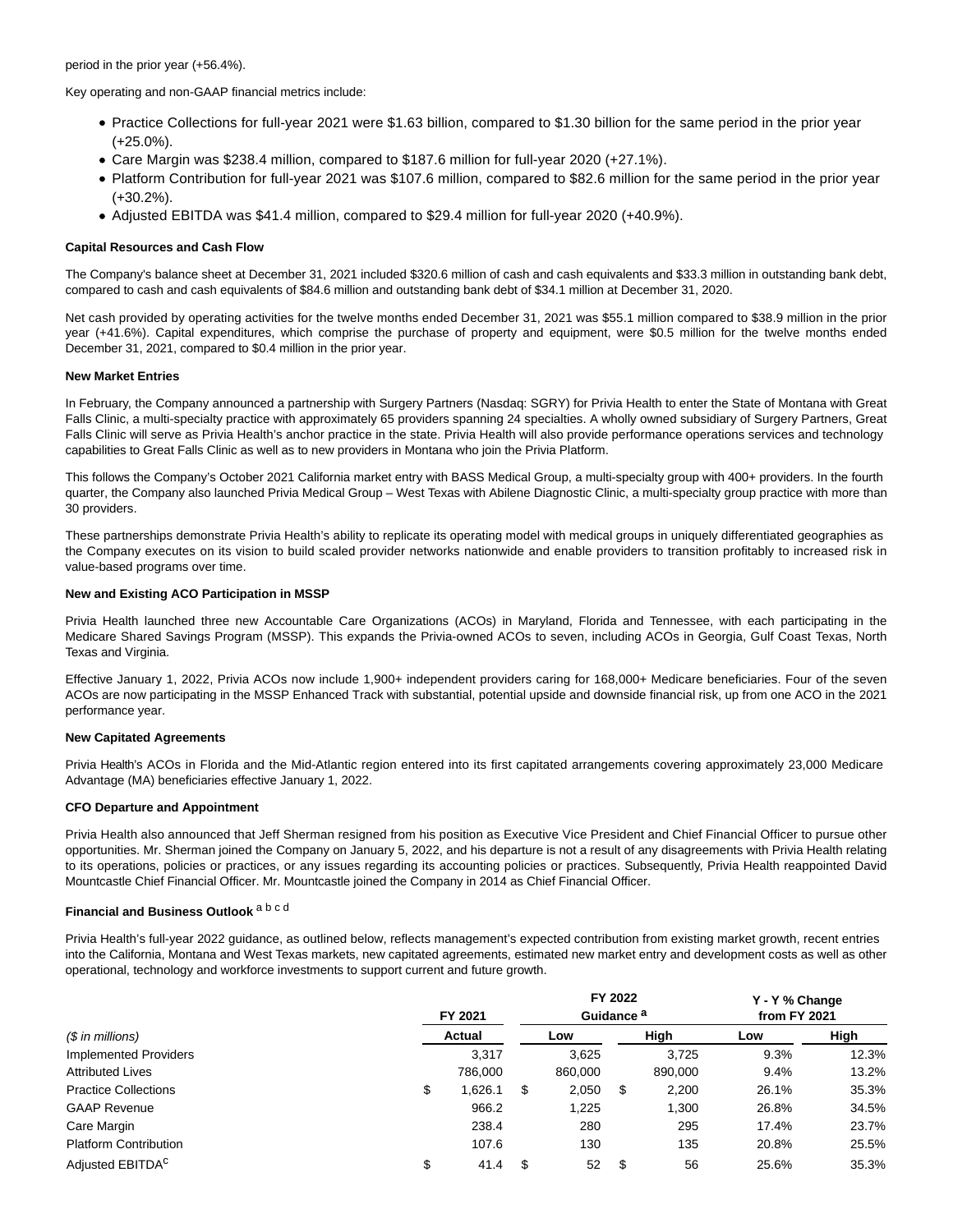- 2022 guidance includes only previously announced new market entries.
- Adjusted EBITDA guidance includes approximately \$4-6 million in spending/costs to invest in and support recent new market entry and value-based care initiatives.
- Capital expenditures expected to be less than \$1 million in full-year 2022.
- Management has not reconciled forward-looking non-GAAP measures to their most directly comparable GAAP measures a. of operating income and net income. This is because the Company cannot predict with reasonable certainty and without unreasonable efforts the ultimate outcome of certain GAAP components of such reconciliations due to market-related assumptions that are not within our control as well as certain legal or advisory costs, tax costs or other costs that may arise. For these reasons, management is unable to assess the probable significance of the unavailable information, which could materially impact the amount of the future directly comparable GAAP measures.
- b. See "Key Metrics and Non-GAAP Financial Measures" for more information as to how the Company defines and calculates Implemented Providers, Attributed Lives, Practice Collections, Care Margin, Platform Contribution, and Adjusted EBITDA, and for a reconciliation of the most comparable GAAP measures to Care Margin, Platform Contribution, Adjusted EBITDA, Adjusted Net Income and Adjusted Net Income Per Share.

Certain non-recurring or non-cash expenses will be treated as an add back in the reconciliation of Net Income to Adjusted EBITDA, and the reconciliation of Net Income to Adjusted Net Income and Adjusted Net Income Per Share, the details of which can be found in the Reconciliation schedules near the end of this and in future quarterly financial press releases.

- c. Adjusted EBITDA guidance does not add back actual or estimated new market entry and development costs.
- d. Any slight variations in totals due to rounding.

### **Webcast and Conference Call Information**

The Company will host a conference call on March 23, 2022, at 8:30 am ET / 7:30 am CT to discuss these results and management's outlook for future financial and operational performance. The conference call can be accessed via webcast at in.priviahealth.com/news-and-events/eventsand-presentations or by dialing 855-940-5315 (929-517-0419 for international participants), and referencing participant code 2070649. The conference call was previously scheduled for March 25, 2022, and will no longer be held at that time.

The webcast will be archived and available for replay for on-demand listening shortly after the completion of the call at inpriviahealth.com/newsand-events/events-and-presentations. This news release and the financial statements contained herein, and the slide presentation for the webcast, are also available on the Privia Health Investor Relations website at [ir.priviahealth.com.](https://www.globenewswire.com/Tracker?data=mvWy2krqSgL3sxWlCOk2JsjTVdQPsLgr_7JpKz8Ucp_Xp6oNTLftbhNTbOZGqfc1d3fUOEnb5uCtmuqbsZ-C-r4-EnjQcixXhpfzjRuCbGE=)

#### **About Privia Health**

Privia Health™ is a technology-driven, national physician enablement company that collaborates with medical groups, health plans, and health systems to optimize physician practices, improve patient experiences, and reward doctors for delivering high-value care in both in-person and virtual settings. Our platform is led by top industry talent and exceptional physician leadership, and consists of scalable operations and end-to-end, cloud-based technology that reduces unnecessary healthcare costs, achieves better outcomes, and improves the health of patients and the well-being of providers. For more information, visit [priviahealth.com.](https://www.globenewswire.com/Tracker?data=fUoLW2m4Yv2WsS2uTsXMH7Q2NGuMuyDQ5p9NNWgCT7Qfx6Xr6_EnmCI6Gmtdoo5twNx-Q_-E_48kIzJ1q4WuOJiHrZjnHqLQEojmoLB6eLI=)

#### **Non-GAAP Financial Measures**

The Company reports and discusses its operating results using financial measures consistent with accounting principles generally accepted in the United States ("GAAP"). From time to time, in press releases, financial presentations, earnings conference calls or otherwise, the Company may disclose certain non-GAAP financial measures. The non-GAAP financial measures presented in this press release should not be viewed as alternatives or substitutes for the Company's reported GAAP results. A reconciliation to the most directly comparable GAAP financial measure is set forth in the tables that accompany this release.

The Company believes that the non-GAAP financial measures presented in this press release are relevant and provide useful information to the Company's management, investors, and other interested parties about the Company's operating performance because the measures allow them to understand and compare the Company's actual and expected operating results during the prior, current and future periods in a more consistent manner. The non-GAAP measures presented in this press release may not be comparable to similarly titled measures used by other companies. These non-GAAP financial measures are used in addition to and in conjunction with results presented in accordance with GAAP and reflect an additional way of viewing aspects of the Company's operations that, when viewed with GAAP results and the accompanying reconciliations to corresponding GAAP financial measures, provides a more complete understanding of the results of operations and trends affecting the Company's business. These non-GAAP financial measures should be considered as a supplement to, and not as a substitute for, or superior to financial measures calculated in accordance with GAAP.

#### **Safe Harbor Statement**

The financial results in this press release reflect preliminary, unaudited results, which are not final until the Company's Form 10-K is filed with the Securities and Exchange Commission ("SEC"). This press release contains "forward-looking statements" within the meaning of the U.S. Private Securities Litigation Reform Act of 1995. Such statements relate to our current expectations, projections and assumptions about our business, the economy and future events or conditions. They do not relate strictly to historical or current facts. Forward-looking statements can be identified by words such as "aims," "anticipates," "assumes," "believes," "estimates," "expects," "forecasts," "future," "intends," "likely," "may," "outlook," "plans," "potential," "projects," "seeks," "strategy," "targets," "trends," "will," "would," "could," "should," and variations of such terms and similar expressions and references to guidance, although some forward-looking statements may be expressed differently. In particular, these include statements relating to, among other things, our future actions, business plans, objectives and prospects; and our future operating or financial performance and projections, including our full year guidance for 2022. Factors or events that could cause actual results to differ may emerge from time to time and are difficult to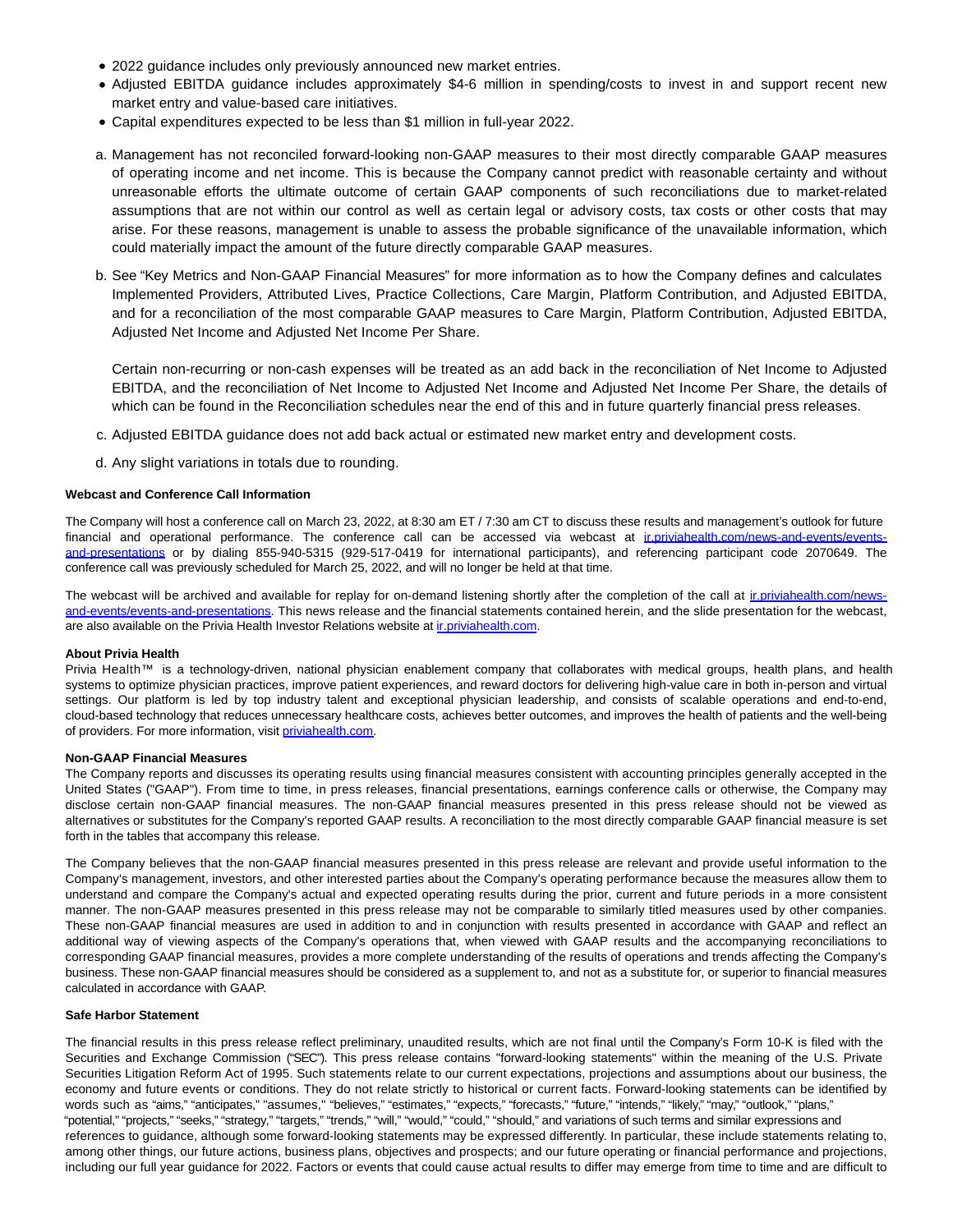predict. Should known or unknown risks or uncertainties materialize, or should underlying assumptions prove inaccurate, actual results may differ materially from past results and those anticipated, estimated or projected. We caution you not to place undue reliance upon any of these forwardlooking statements.

Factors related to these risks and uncertainties include, but are not limited to: compliance with applicable healthcare laws and government regulations in the heavily regulated industry in which the Company operates; the Company's dependence on relationships with its medical groups, some of which the Company does not own; the Company's growth strategy, which may not prove viable and the Company may not realize expected results; difficulties implementing the Company's proprietary end-to-end, cloud-based technology solution for Privia physicians and new medical groups; the high level of competition in the Company's industry and the Company's failure to compete and innovate; challenges in successfully establishing a presence in new geographic markets; the Company's reliance on its electronic medical record vendor, which the Privia Technology Solution is integrated and built upon; changes in the payer mix of patients and potential decreases in the Company's reimbursement rates as a result of consolidation among commercial payers; the Company's use, disclosure, and other processing of personally identifiable information, including health information, is subject to the Health Insurance Portability and Accountability Act of 1996 and other federal and state privacy and security regulations; and those factors referenced in Part II, Item 1A, "Risk Factors" in the Company's final prospectus dated November 18, 2021, filed with the SEC on November 22, 2021, and the Company's other public filings.

### **Contact:**

Robert Borchert SVP, Investor & Corporate Communications IR@priviahealth.com 817.783.4841

### **Privia Health Group, Inc. Condensed Consolidated Statements of Operations (a) (in thousands, except share and per share data)**

|                                                                                                           | For the Three Months Ended<br>December 31, |     | For the Years Ended December<br>31, |      |             |      |            |
|-----------------------------------------------------------------------------------------------------------|--------------------------------------------|-----|-------------------------------------|------|-------------|------|------------|
|                                                                                                           | 2021                                       |     | 2020                                | 2021 |             | 2020 |            |
|                                                                                                           | (unaudited)                                |     | (unaudited)                         |      |             |      |            |
| Revenue                                                                                                   | \$<br>275,333                              | \$  | 213,699                             | \$   | 966,220     | \$   | 817,075    |
| Operating expenses:                                                                                       |                                            |     |                                     |      |             |      |            |
| Physician and practice expense                                                                            | 206,722                                    |     | 162,428                             |      | 727.827     |      | 629,487    |
| Cost of platform                                                                                          | 43.724                                     |     | 27.873                              |      | 174,731     |      | 105,006    |
| Sales and marketing                                                                                       | 3,800                                      |     | 3,962                               |      | 22.750      |      | 11,343     |
| General and administrative                                                                                | 39,321                                     |     | 14,820                              |      | 255,884     |      | 44,016     |
| Depreciation and amortization                                                                             | 1,113                                      |     | 454                                 |      | 2,464       |      | 1,843      |
| Total operating expenses                                                                                  | 294,680                                    |     | 209,537                             |      | 1,183,656   |      | 791,695    |
| Operating (loss) income                                                                                   | (19, 347)                                  |     | 4,162                               |      | (217, 436)  |      | 25,380     |
| Interest expense                                                                                          | 185                                        |     | 437                                 |      | 1,070       |      | 1,917      |
| (Loss) income before (benefit from) provision for income taxes                                            | (19, 532)                                  |     | 3,725                               |      | (218, 506)  |      | 23,463     |
| (Benefit from) provision for income taxes                                                                 | (7,643)                                    |     | (54)                                |      | (27, 857)   |      | (7, 441)   |
| Net (loss) income                                                                                         | (11, 889)                                  |     | 3,779                               |      | (190, 649)  |      | 30,904     |
| Less: income (loss) attributable to non-controlling interests                                             | 90                                         |     | (85)                                |      | (2, 419)    |      | (340)      |
| Net (loss) income attributable to Privia Health Group, Inc.                                               | (11, 979)                                  | \$. | 3,864                               | S    | (188, 230)  | S    | 31,244     |
| Net (loss) income per share attributable to Privia Health Group, Inc. stockholders<br>- basic and diluted | (0.11)                                     |     | 0.04                                | S    | (1.83)      | S    | 0.33       |
| Weighted average common shares outstanding – basic and diluted                                            | 107,034,298                                |     | 95,985,817                          |      | 102,952,370 |      | 95,950,062 |

(a) Any slight variations in totals due to rounding.

#### **Privia Health Group, Inc. Condensed Consolidated Balance Sheets (a) (in thousands)**

|                                           | December 31, 2021 | December 31, 2020 |        |  |
|-------------------------------------------|-------------------|-------------------|--------|--|
| Assets                                    |                   |                   |        |  |
| Current assets:                           |                   |                   |        |  |
| Cash and cash equivalents                 | 320.577           |                   | 84.633 |  |
| Accounts receivable                       | 117.402           |                   | 99.118 |  |
| Prepaid expenses and other current assets | 8.697             |                   | 6,333  |  |
|                                           |                   |                   |        |  |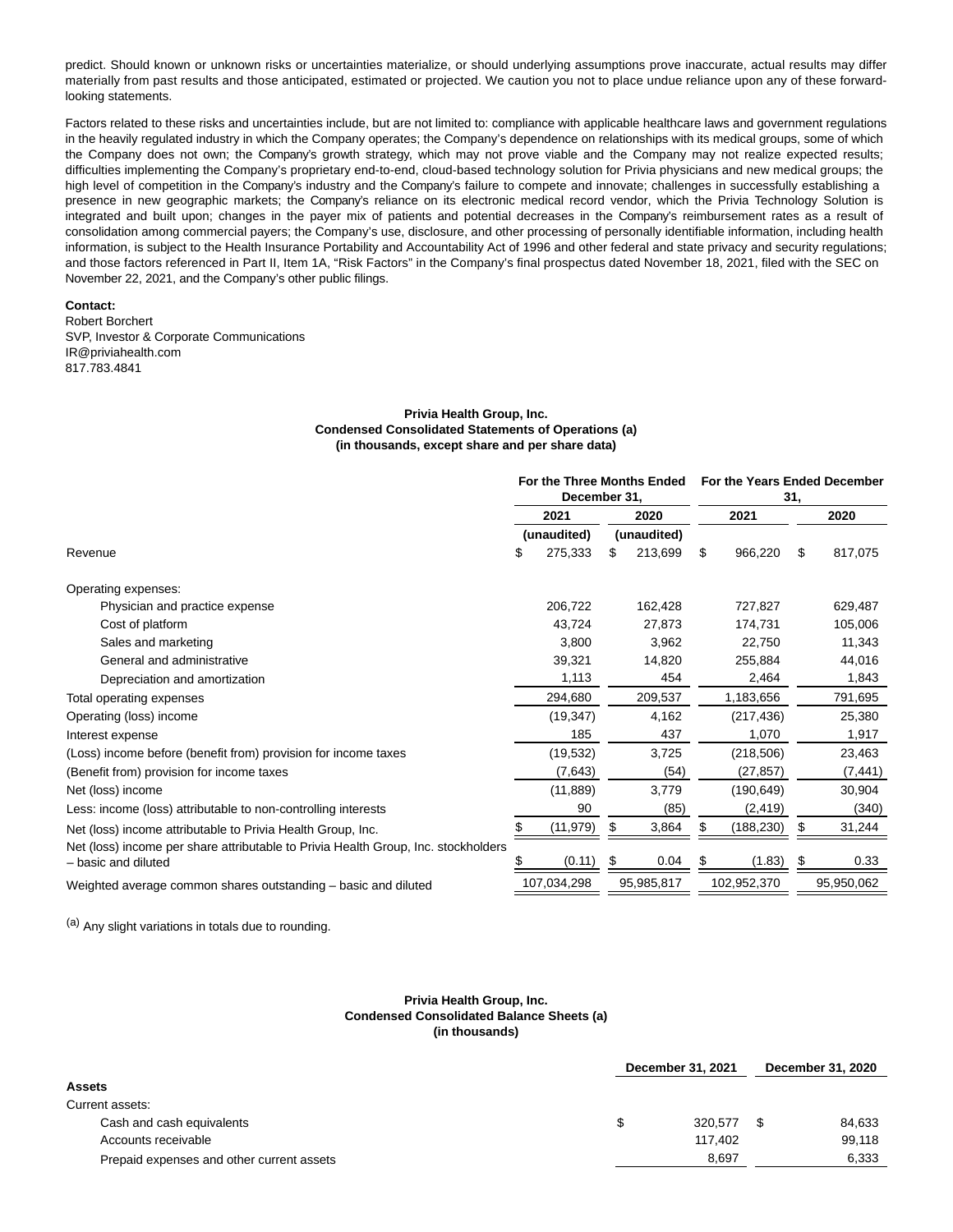| <b>Total current assets</b>                          | 446,676       | 190,084       |
|------------------------------------------------------|---------------|---------------|
| Non-current assets:                                  |               |               |
| Property and equipment, net                          | 4,502         | 4,814         |
| Right-of-use asset                                   | 9,634         |               |
| Intangible assets, net                               | 59,738        | 5,980         |
| Goodwill                                             | 127,938       | 118,663       |
| Deferred tax asset                                   | 33,364        | 4,953         |
| Other non-current assets                             | 4,521         | 4,475         |
| Total non-current assets                             | 239,697       | 138,885       |
| <b>Total assets</b>                                  | \$<br>686,373 | \$<br>328,969 |
| Liabilities and stockholders' equity                 |               |               |
| <b>Current liabilities:</b>                          |               |               |
| Accounts payable and accrued expenses                | \$<br>45,985  | \$<br>39,252  |
| Physician and practice liability                     | 140,708       | 106,811       |
| Current portion of note payable                      | 875           | 875           |
| Operating lease liabilities, current                 | 2,893         |               |
| <b>Total current liabilities</b>                     | 190,461       | 146,938       |
| Non-current liabilities:                             |               |               |
| Note payable, net of current portion                 | 31,688        | 32,784        |
| Operating lease liabilities, non-current             | 11,043        |               |
| Other non-current liabilities                        | 3,000         | 5,595         |
| Total non-current liabilities                        | 45,731        | 38,379        |
| <b>Total liabilities</b>                             | 236,192       | 185,317       |
| Commitments and contingencies                        |               |               |
| Stockholders' equity:                                |               |               |
| Common stock                                         | 1,078         | 960           |
| Additional paid-in capital                           | 633,902       | 165,666       |
| Accumulated deficit                                  | (208, 108)    | (19, 878)     |
| Total Privia Health Group, Inc. stockholders' equity | 426,872       | 146,748       |
| Non-controlling interest                             | 23,309        | (3,096)       |
| Total stockholders' equity                           | 450,181       | 143,652       |
| Total liabilities and stockholders' equity           | 686,373       | \$<br>328,969 |

(a) Any slight variations in totals are due to rounding.

#### **Privia Health Group, Inc. Consolidated Statement of Cash Flows (a) (in thousands)**

|                                                                                      | For the Years Ended December 31,<br>2021<br>2020<br>\$<br>(190, 649)<br>- \$<br>1,152<br>1,312<br>157<br>253,531<br>(28, 411)<br>(14, 642)<br>(1,269)<br>(9,680)<br>1,262 |         |  |           |
|--------------------------------------------------------------------------------------|---------------------------------------------------------------------------------------------------------------------------------------------------------------------------|---------|--|-----------|
|                                                                                      |                                                                                                                                                                           |         |  |           |
| Cash flows from operating activities                                                 |                                                                                                                                                                           |         |  |           |
| Net (loss) income                                                                    |                                                                                                                                                                           |         |  | 30,904    |
| Adjustments to reconcile net (loss) income to net cash used in operating activities: |                                                                                                                                                                           |         |  |           |
| Depreciation                                                                         |                                                                                                                                                                           |         |  | 1,188     |
| Amortization of intangibles                                                          |                                                                                                                                                                           |         |  | 642       |
| Amortization of debt issuance costs                                                  |                                                                                                                                                                           |         |  | 134       |
| Stock-based compensation                                                             |                                                                                                                                                                           |         |  | 484       |
| Deferred tax benefit                                                                 |                                                                                                                                                                           |         |  | (7, 834)  |
| Changes in asset and liabilities:                                                    |                                                                                                                                                                           |         |  |           |
| Accounts receivable                                                                  |                                                                                                                                                                           |         |  | (21, 779) |
| Prepaid expenses and other current assets                                            |                                                                                                                                                                           |         |  | (962)     |
| Other non-current assets and right-of-use asset                                      |                                                                                                                                                                           |         |  | 1,194     |
| Accounts payable and accrued expenses                                                |                                                                                                                                                                           |         |  | 9,706     |
| Physician and practice liability                                                     |                                                                                                                                                                           | 33,897  |  | 24,542    |
| Operating lease liabilities                                                          |                                                                                                                                                                           | 13,936  |  |           |
| Other long-term liabilities                                                          |                                                                                                                                                                           | (5,538) |  | 672       |
| Net cash provided by operating activities                                            |                                                                                                                                                                           | 55,058  |  | 38,891    |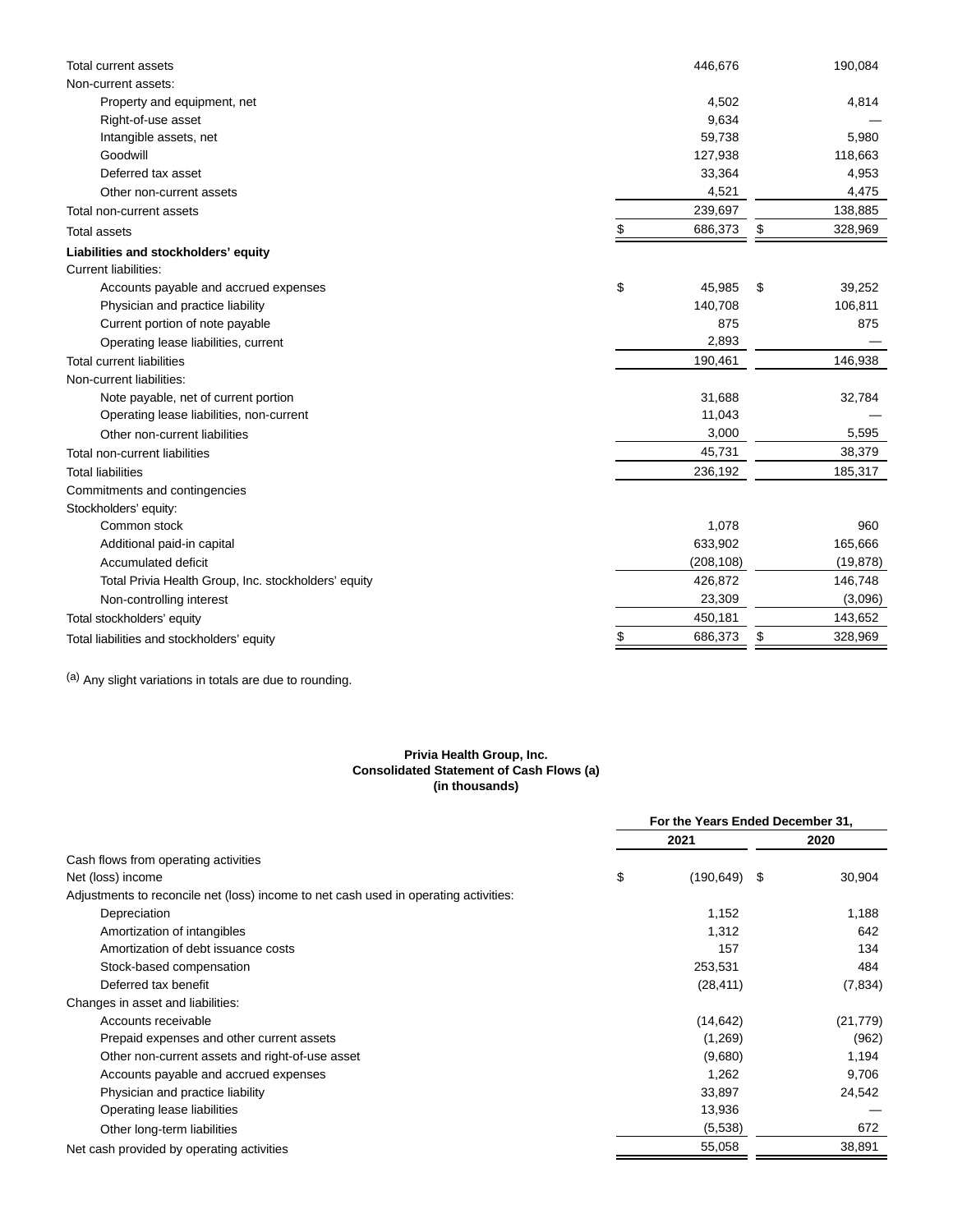| Cash from investing activities                                         |           |    |          |
|------------------------------------------------------------------------|-----------|----|----------|
| Purchases of property and equipment                                    | (547)     |    | (380)    |
| Business Acquisitions, net of cash acquired                            | (32, 228) |    |          |
| Net cash used in investing activities                                  | (32, 775) |    | (380)    |
| Cash flows from financing activities                                   |           |    |          |
| Proceeds from initial public offering                                  | 223,685   |    |          |
| Payments of underwriting fees, net of discounts and offering costs     | (12,691)  |    |          |
| Repayment of note payable                                              | (875)     |    | (875)    |
| Proceeds from exercised stock options                                  | 3,829     |    | 108      |
| Debt issuance costs                                                    | (287)     |    |          |
| Proceeds from line of credit                                           |           |    | 10,000   |
| Line of credit payments                                                |           |    | (10,000) |
| Net cash provided by (used in) financing activities                    | 213,661   |    | (767)    |
| Net increase in cash and cash equivalents                              | 235,944   |    | 37,744   |
| Cash and cash equivalents at beginning of period                       | 84,633    |    | 46,889   |
| Cash and cash equivalents at end of period                             | 320,577   | \$ | 84,633   |
| Supplemental disclosure of cash flow information:                      |           |    |          |
| Interest paid                                                          | 888       |    | 1,928    |
| Income taxes paid                                                      | 504       | S  | 381      |
|                                                                        |           |    |          |
| Conversion of notes payable to related parties to capital contribution |           |    | 4,700    |
|                                                                        |           |    |          |

(a) Any slight variations in totals are due to rounding.

### **Key Metrics and Non-GAAP Financial Measures**

Privia Health reviews a number of operating and financial metrics, including the following key metrics and non-GAAP financial measures, to evaluate the Company's business, measure performance, identify trends affecting the Company's business, formulate business plans, and make strategic decisions.

### **Key Metrics(a)**

| (unaudited; \$ in millions)          | For the Three Months Ended<br>December 31. |  |         |  |            |  | For the Years Ended December<br>31. |  |  |
|--------------------------------------|--------------------------------------------|--|---------|--|------------|--|-------------------------------------|--|--|
|                                      | 2021                                       |  | 2020    |  | 2021       |  | 2020                                |  |  |
| Implemented Providers <sup>(1)</sup> | 3.317                                      |  | 2.550   |  | 3.317      |  | 2,550                               |  |  |
| Attributed Lives <sup>(2)</sup>      | 786.000                                    |  | 682.000 |  | 786.000    |  | 682,000                             |  |  |
| Practice Collections <sup>(3)</sup>  | $513.2$ \$                                 |  | 352.1   |  | 1.626.1 \$ |  | 1.301.1                             |  |  |

 $(1)$ Implemented Providers is defined as the total of all service professionals on Privia Health's platform at the end of a given period who are credentialed by Privia Health and billed for medical services, in both Owned and Non-Owned Medical Groups during that period.

(2) Attributed Lives are defined as any patient that a payer deems attributed to Privia Health, in both Owned and Non-Owned Medical Groups, to deliver care as part of a Value Based Care arrangement. Attributed lives include patients who have selected one of Privia Health's owned or Non-Owned Medical Groups as their provider of primary are services as of the end of a particular period.

 $(3)$ Practice Collections are defined as the total collections from all practices in all markets and all sources of reimbursement that the Company receives for delivering care and providing Privia Health's platform and associated services. Practice Collections differ from revenue by including collections from Non-Owned Medical Groups.

(a)Any slight variations in totals are due to rounding.

### **Non-GAAP Financial Measures (4)(a)**

| (unaudited; \$ in thousands) | For the Three Months Ended | For the Years Ended December 31. |  |        |     |         |  |         |
|------------------------------|----------------------------|----------------------------------|--|--------|-----|---------|--|---------|
|                              | 2021                       |                                  |  | 2020   |     | 2021    |  | 2020    |
| Care Margin                  |                            | 68.611                           |  | 51.271 | \$. | 238.393 |  | 187,588 |
| <b>Platform Contribution</b> |                            | 27.788                           |  | 23.398 |     | 107.550 |  | 82.582  |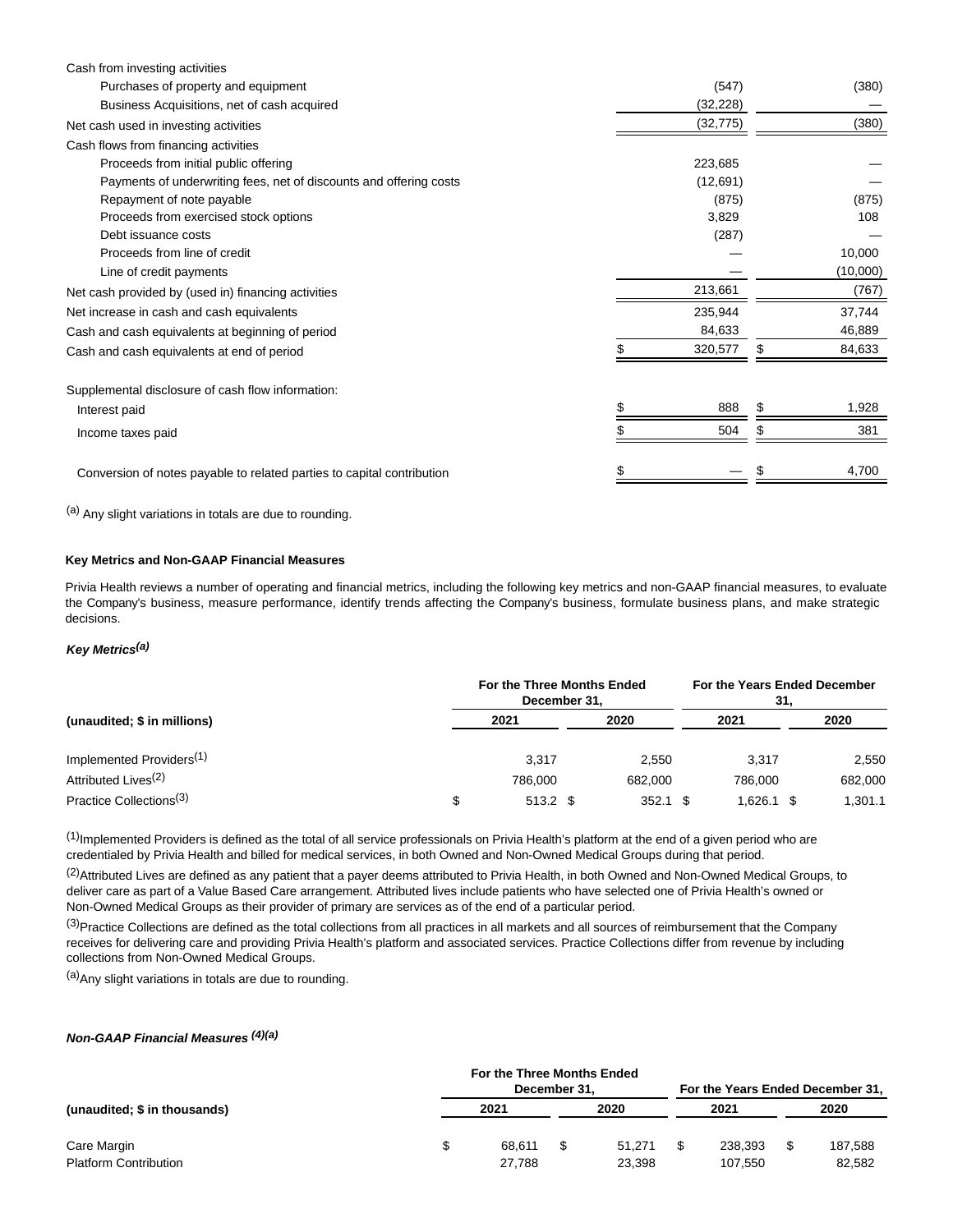| <b>Platform Contribution Margin</b> | 40.5% | 45.6% | 45.1%    | 44.0%  |
|-------------------------------------|-------|-------|----------|--------|
| <b>Adjusted EBITDA</b>              | 1.528 | 6.368 | 41.377   | 29,372 |
| Adjusted EBITDA Margin              | 11.0% | 12.4% | $17.4\%$ | 15.7%  |

(4)In addition to results reported in accordance with GAAP, Privia Health discloses Care Margin, Platform Contribution, Platform Contribution margin, Adjusted EBITDA and Adjusted EBITDA margin, which are non-GAAP financial measures. Each are defined as follows:

- Care Margin is total revenue less the sum of physician and practice expense.
- Platform Contribution is total revenue less the sum of (i) physician and practice expense, (ii) cost of platform, and (iii) stock-based compensation expense included in the cost of platform.
- Platform Contribution margin is platform contribution divided by care margin.
- Adjusted EBITDA is net income (loss) attributable to Privia Health Group, Inc. shareholders and subsidiaries excluding minority interests, provision (benefit) for income taxes, interest income, interest expense, depreciation and amortization, stock-based compensation, severance charges and other nonrecurring expenses.
- Adjusted EBITDA margin is Adjusted EBITDA divided by Care Margin.

(a)Any slight variations in totals are due to rounding.

### **Reconciliation of Operating (Loss) Income to Care Margin(a)**

| (unaudited; \$ in thousands)  | For the Three Months Ended | For the Years Ended December 31, |            |  |            |     |         |
|-------------------------------|----------------------------|----------------------------------|------------|--|------------|-----|---------|
|                               |                            | 2021                             | 2020       |  | 2021       |     | 2020    |
| Operating (loss) income       | Φ                          | (19,347) \$                      | $4,162$ \$ |  | (217, 436) | - 5 | 25,380  |
| Depreciation and amortization |                            | 1.113                            | 454        |  | 2.464      |     | 1,843   |
| General and administrative    |                            | 39,321                           | 14.820     |  | 255.884    |     | 44,016  |
| Sales and marketing           |                            | 3.800                            | 3.962      |  | 22.750     |     | 11,343  |
| Cost of platform              |                            | 43.724                           | 27.873     |  | 174.731    |     | 105,006 |
| Care margin                   |                            | 68,611                           | 51.271 \$  |  | 238,393    |     | 187,588 |
| $\left(\alpha\right)$         |                            |                                  |            |  |            |     |         |

(a) Any slight variations in totals are due to rounding.

### **Reconciliation of Operating (Loss) Income to Platform Contribution(a)**

| (unaudited; \$ in thousands)            | For the Three Months Ended<br>December 31, | For the Years Ended December 31, |            |  |            |     |        |
|-----------------------------------------|--------------------------------------------|----------------------------------|------------|--|------------|-----|--------|
|                                         | 2021                                       |                                  | 2020       |  | 2021       |     | 2020   |
| Operating (loss) income                 | $(19,347)$ \$                              |                                  | $4,162$ \$ |  | (217, 436) | \$  | 25,380 |
| Depreciation and amortization           | 1.113                                      |                                  | 454        |  | 2.464      |     | 1.843  |
| General and administrative              | 39.321                                     |                                  | 14.820     |  | 255.884    |     | 44,016 |
| Sales and marketing                     | 3.800                                      |                                  | 3.962      |  | 22.750     |     | 11,343 |
| Stock-based compensation <sup>(5)</sup> | 2.901                                      |                                  |            |  | 43,888     |     |        |
| Platform contribution                   | 27,788                                     | S                                | 23.398 \$  |  | 107.550    | \$. | 82,582 |

(a)Any slight variations in totals are due to rounding.

(5)Amount represents stock-based compensation expense included under Cost of Platform.

### **Reconciliation of Net (Loss) Income to Adjusted EBITDA(a)**

|                                                             | For the Three Months Ended<br>December 31. |  | For the Years Ended December<br>31. |   |            |    |          |
|-------------------------------------------------------------|--------------------------------------------|--|-------------------------------------|---|------------|----|----------|
| (unaudited; \$ in thousands)                                | 2021                                       |  | 2020                                |   | 2021       |    | 2020     |
| Net (loss) income                                           | \$<br>$(11.979)$ \$                        |  | 3.864                               | S | (188, 230) | \$ | 31.244   |
| Net income (loss) attributable to non-controlling interests | 90                                         |  | (85)                                |   | (2, 419)   |    | (340)    |
| Benefit from income taxes                                   | (7,643)                                    |  | (54)                                |   | (27, 857)  |    | (7, 441) |
| Interest expense                                            | 185                                        |  | 437                                 |   | 1.070      |    | 1,917    |
| Depreciation and amortization                               | 1.113                                      |  | 454                                 |   | 2.464      |    | 1,843    |
| Stock-based compensation                                    | 25,071                                     |  | 121                                 |   | 253,531    |    | 484      |
| Other expenses <sup>(6)</sup>                               | 691                                        |  | 1,631                               |   | 2,818      |    | 1,665    |
| <b>Adjusted EBITDA</b>                                      | 7,528                                      |  | 6,368                               |   | 41,377     |    | 29,372   |